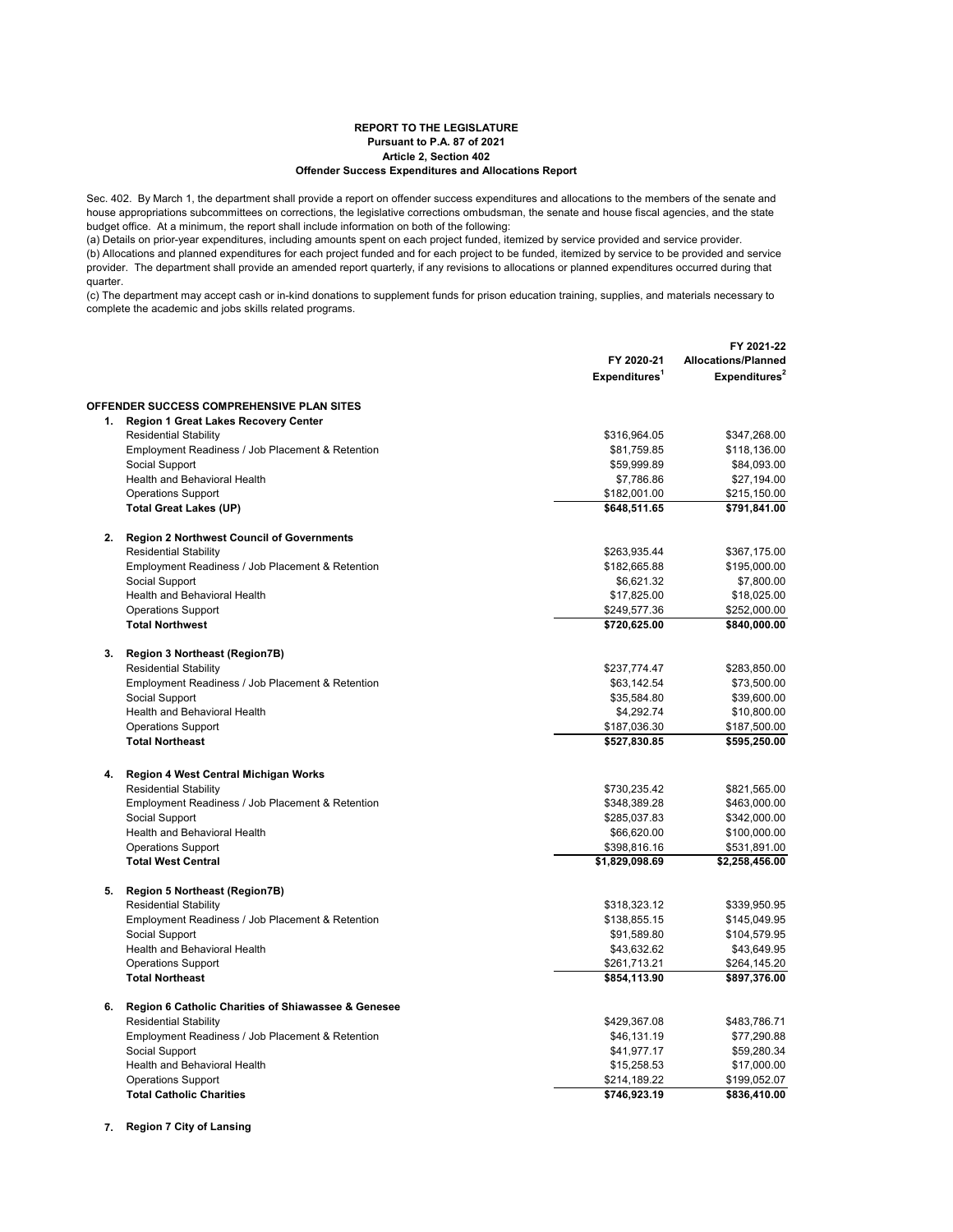|                                                              |                                                                                                            |                                           | FY 2021-22                                              |
|--------------------------------------------------------------|------------------------------------------------------------------------------------------------------------|-------------------------------------------|---------------------------------------------------------|
|                                                              |                                                                                                            | FY 2020-21                                | <b>Allocations/Planned</b><br>Expenditures <sup>2</sup> |
|                                                              |                                                                                                            | Expenditures <sup>1</sup><br>\$202,431.15 | \$205,240.00                                            |
|                                                              | <b>Residential Stability</b><br>Employment Readiness / Job Placement & Retention                           | \$137,318.12                              | \$139,072.72                                            |
|                                                              | Social Support                                                                                             | \$67,354.96                               | \$67,370.00                                             |
|                                                              | Health and Behavioral Health                                                                               | \$16,689.00                               | \$17,500.00                                             |
|                                                              | <b>Operations Support</b>                                                                                  | \$161,301.46                              | \$182,530.28                                            |
|                                                              | <b>Total City of Lansing</b>                                                                               | \$585,094.69                              | \$611,713.00                                            |
| 8.                                                           | Region 8 Berrien-Cass-VanBuren MW (Kinexus)                                                                |                                           |                                                         |
|                                                              | <b>Residential Stability</b>                                                                               | \$755,970.65                              | \$892,991.70                                            |
|                                                              | Employment Readiness / Job Placement & Retention                                                           | \$207,368.88                              | \$275,101.00                                            |
|                                                              | Social Support                                                                                             | \$101,679.04                              | \$137,688.76                                            |
|                                                              | Health and Behavioral Health                                                                               | \$113,406.54                              | \$153,986.00                                            |
|                                                              | <b>Operations Support</b>                                                                                  | \$360,078.15                              | \$369,618.54                                            |
|                                                              | <b>Total Berrien</b>                                                                                       | \$1,538,503.26                            | \$1,829,386.00                                          |
| 9.                                                           | Region 9 Catholic Soc. Services of Washtenaw County                                                        |                                           |                                                         |
|                                                              | <b>Residential Stability</b>                                                                               | \$753,348.32<br>\$112,325.98              | \$812,637.00                                            |
|                                                              | Employment Readiness / Job Placement & Retention<br>Social Support                                         | \$54,233.48                               | \$133,000.00<br>\$73,464.00                             |
|                                                              | Health and Behavioral Health                                                                               | \$48,684.13                               | \$64,087.00                                             |
|                                                              | <b>Operations Support</b>                                                                                  | \$336,500.40                              | \$311,858.00                                            |
|                                                              | <b>Total Cath. Soc. Serv. of Washtenaw</b>                                                                 | \$1,305,092.31                            | \$1,395,046.00                                          |
|                                                              | 10. Region 10 Macomb (Macomb/St. Clair Workforce Development Board)                                        |                                           |                                                         |
|                                                              | <b>Residential Stability</b>                                                                               | \$778,740.26                              | \$797,859.00                                            |
|                                                              | Employment Readiness / Job Placement & Retention                                                           | \$193,732.51                              | \$229,500.00                                            |
|                                                              | Social Support                                                                                             | \$57,546.64                               | \$78,707.00                                             |
|                                                              | Health and Behavioral Health                                                                               | \$39,724.22                               | \$51,487.00                                             |
|                                                              | <b>Operations Support</b>                                                                                  | \$361,651.28                              | \$417,354.00                                            |
|                                                              | <b>Total Macomb</b>                                                                                        | \$1,431,394.91                            | \$1,574,907.00                                          |
|                                                              | 11. Region 10 Heath Management Systems of America (Oak & Wayne Counties)                                   |                                           |                                                         |
|                                                              | <b>Residential Stability</b>                                                                               | \$2,362,962.78                            | \$2,618,231.00                                          |
|                                                              | Employment Readiness / Job Placement & Retention<br>Social Support                                         | \$352,069.63<br>\$128,594.98              | \$765,775.00                                            |
|                                                              | <b>Health and Behavioral Health</b>                                                                        | \$90,389.51                               | \$191,000.00<br>\$118,754.00                            |
|                                                              | <b>Operations Support</b>                                                                                  | \$736,536.65                              | \$821,911.00                                            |
|                                                              | <b>Total HMSA</b>                                                                                          | \$3,670,553.55                            | \$4,515,671.00                                          |
|                                                              | 12. MDOC expenditures                                                                                      |                                           |                                                         |
|                                                              | <b>Residential Stability</b>                                                                               | \$0.00                                    | \$0.00                                                  |
|                                                              | <b>Employment Readiness</b>                                                                                | \$0.00                                    | \$0.00                                                  |
|                                                              | Social Support                                                                                             | \$0.00                                    | \$0.00                                                  |
|                                                              | Health and Behavioral Health                                                                               | \$0.00                                    | \$0.00                                                  |
|                                                              | <b>Operations Support</b>                                                                                  | \$0.00                                    | \$0.00                                                  |
|                                                              | <b>Total MDOC Expenditures</b>                                                                             | \$0.00                                    | \$0.00                                                  |
|                                                              | <b>OFFENDER SUCCESS Residential Stability</b>                                                              | \$7,150,052.74                            | \$7,970,554.36                                          |
|                                                              | <b>OFFENDER SUCCESS Employment Readiness</b>                                                               | \$1,863,759.01                            | \$2,614,425.55                                          |
|                                                              | <b>OFFENDER SUCCESS Social Support</b>                                                                     | \$930,219.91                              | \$1,185,583.05                                          |
|                                                              | OFFENDER SUCCESS Health and Behavioral Health                                                              | \$464,309.15                              | \$622,482.95                                            |
|                                                              | <b>OFFENDER SUCCESS Operations Support</b>                                                                 | \$3,449,401.19                            | \$3,753,010.09                                          |
|                                                              | TOTAL OFFENDER SUCCESS COMPREHENSIVE PLANS:                                                                | \$13,857,742.00                           | \$16,146,056.00                                         |
|                                                              | OFFENDER SUCCESS COMP PLAN EXP CHARGED TO CRIMINAL JUSTICE REINVESTMENT                                    | \$0.00                                    | \$0.00                                                  |
|                                                              |                                                                                                            | \$13,857,742.00                           | \$16,146,056.00                                         |
| FY17 OFFENDER SUCCESS WORK PROJECT FUNDS (W5932017) $^{\,4}$ |                                                                                                            | \$335,160.36                              |                                                         |
|                                                              | FY18 OFFENDER SUCCESS WORK PROJECT FUNDS (W5932018)<br>FY19 OFFENDER SUCCESS WORK PROJECT FUNDS (W5932019) | \$85,703.14<br>\$0.00                     | \$1,414,302.86<br>\$0.00                                |
|                                                              |                                                                                                            | \$13,857,742.00                           | \$16,146,056.00                                         |
|                                                              |                                                                                                            |                                           |                                                         |
|                                                              | OFFENDER SUCCESS FEDERAL GRANTS                                                                            | \$38,490.97                               | \$751,000.00                                            |
|                                                              | <b>GOODWILL FLIP THE SCRIPT</b>                                                                            | \$1,145,957.98                            | \$1,500,000.00                                          |

**OFFENDER SUCCESS MDOC PROGRAMS/SUBSTANCE ABUSE/CRIMINAL JUSTICE FUNDED PROGRAMS**